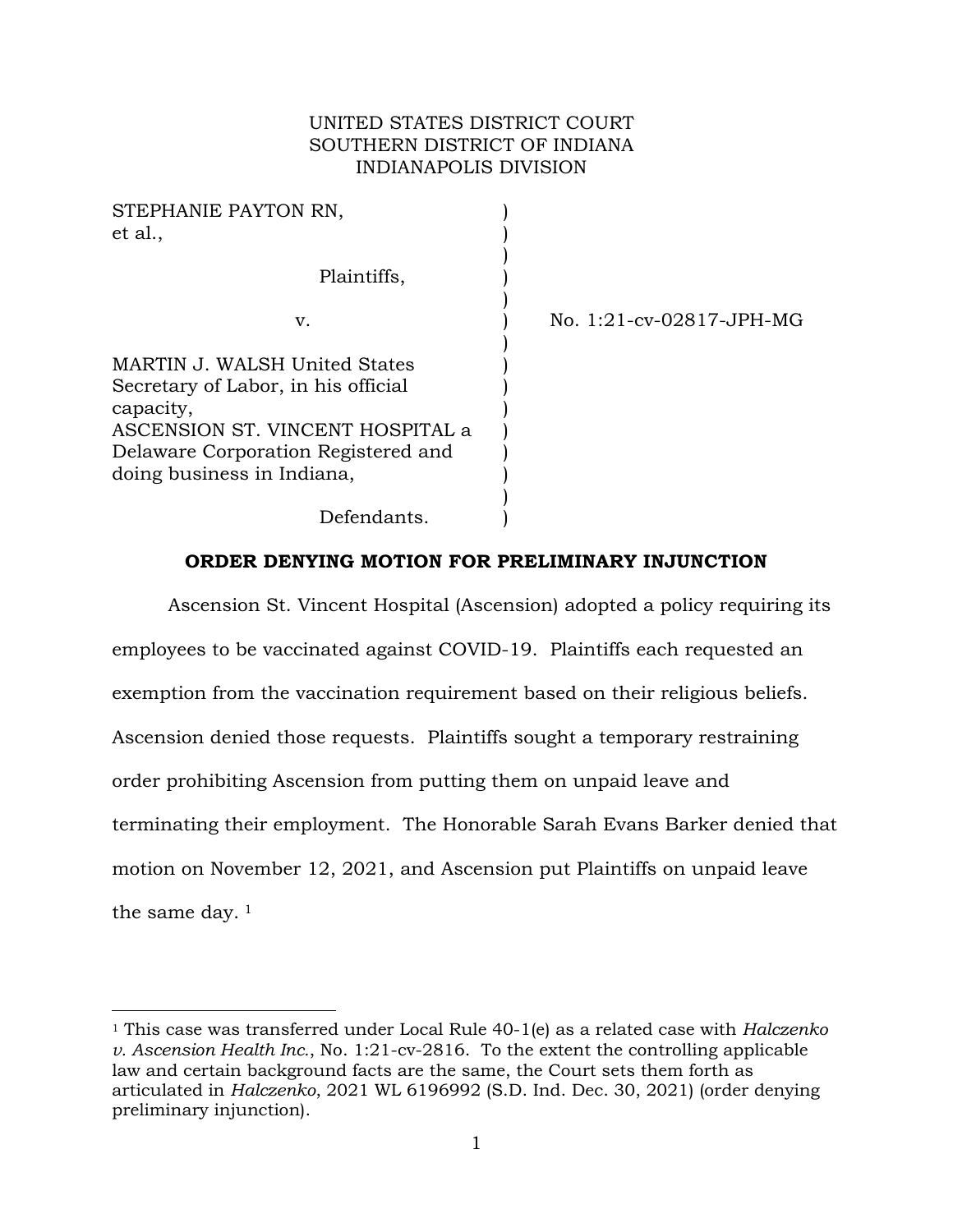Ascension had previously informed Plaintiffs that their employment would be permanently terminated on January 4, 2022, if they were still unvaccinated at that time. But in mid-December, Ascension reversed course and informed all but one Plaintiff—Dr. Casey Delcoco—that they had been recalled and could return to their respective positions. The motion for preliminary injunctive relief is moot with respect to those Plaintiffs who have been reinstated or have resigned.<sup>[2](#page-1-0)</sup> Dr. Delcoco, on the other hand, has not been informed that her exemption request is granted or that her clinical privileges at Ascension's hospitals have been restored. Accordingly, the Court addresses only Dr. Delcoco's request that Ascension reinstate her clinical privileges. For the reasons explained below, that motion is **DENIED**.

### **I. Facts & Background**

By agreement of the parties, dkt. 44 at 2, no discovery was conducted and no hearing was held. Consequently, the Court bases its factual findings on the parties' briefs and the written record.

Dr. Casey Delcoco is a board-certified family medicine doctor who specializes in obstetrics. Dkt. 1 at 3 ¶ 8. She runs her own clinic, Magnificat Family Medicine, where she provides faith-based fertility care to patients. *Id.*; dkt. 60 at 1. Dr. Delcoco has clinical privileges in Ascension's network on a

<span id="page-1-0"></span><sup>2</sup> At least two Plaintiffs, Joshua Frederick and Sarah Rottler, resigned their positions on November 12, 2021, to avoid having a suspension on their employment records. Dkt. 55 at 1; dkt. 61 at 2.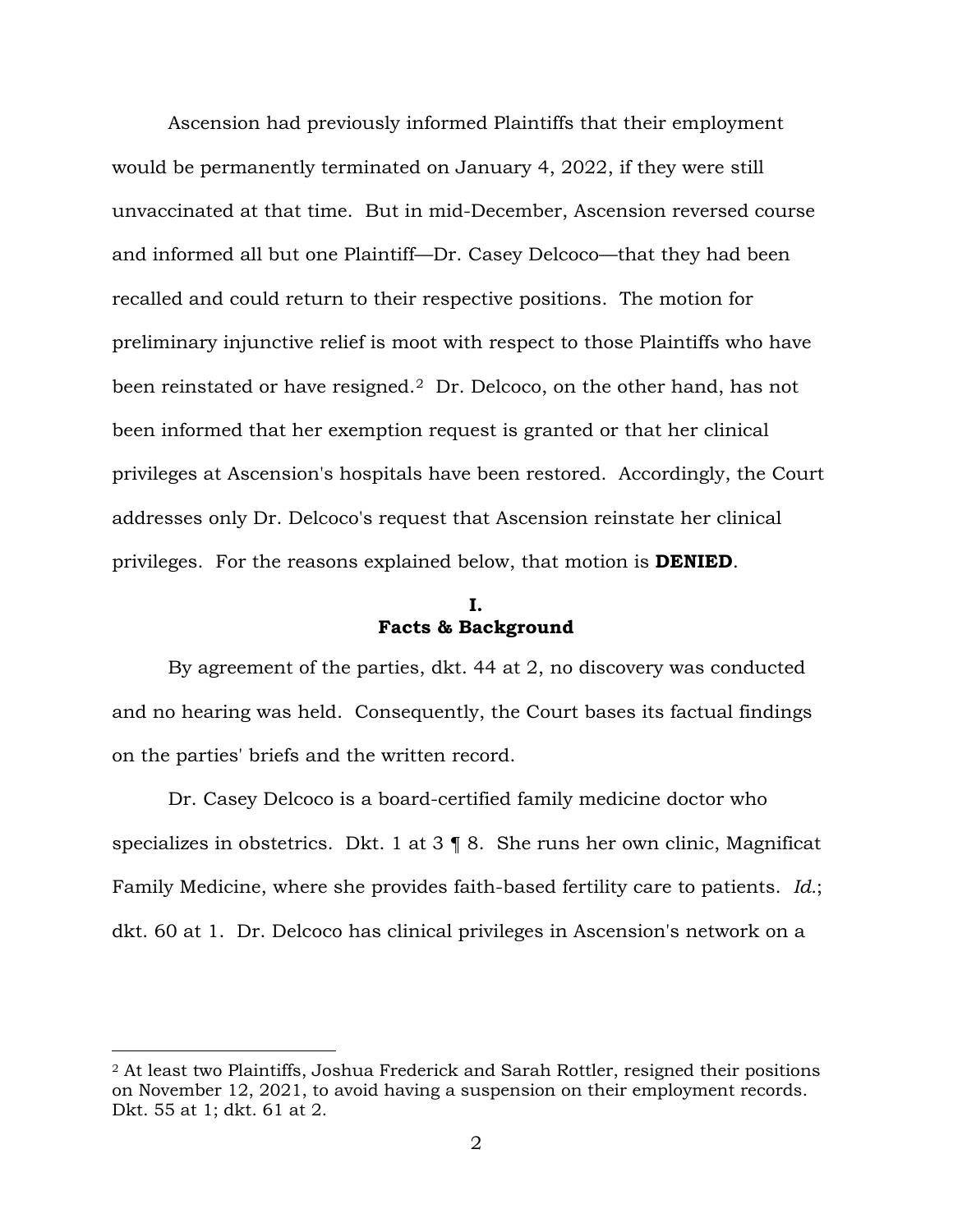PRN or "as needed" basis. *Id.* [3](#page-2-0) Therefore, she was included in Ascension's COVID vaccine mandate, instituted in the late summer-early fall of 2021.

After this policy was announced, Dr. Delcoco applied for an exemption based on her sincerely held religious beliefs. Dkt. 38 at 2 ¶ 4. Ascension denied her exemption request. Dkt. 39 at 2–3. The parties disagree on whether this terminated Dr. Delcoco's PRN contract. *Compare* dkt. 60 at 1 *with* dkt. 61 at 1. Regardless, it is the Court's understanding that Dr. Delcoco no longer has clinical privileges at Ascension facilities as a result of the denial of her exemption request. Dkt. 56; dkt. 61 at 1.

Dr. Delcoco played a critical role in organizing her fellow employees to pursue legal action against Ascension after their exemption requests were denied. Dkt. 61 at 1. Plaintiffs filed complaints with the Equal Employment Opportunity Commission, alleging violations of Title VII of the Civil Rights Act of 1964. Dkt. 1 at 9 ¶ 60. Specifically, they allege that Ascension "made no attempt to reasonably accommodate the Plaintiffs['] religion" and has not shown "that doing so would constitute an unreasonable burden." Dkt. 39 at 12.[4](#page-2-1) They also sought a temporary restraining order against Ascension, dkt. 3,

<span id="page-2-0"></span><sup>3</sup> Because the parties have not raised or briefed the issue, the Court assumes for purposes of ruling on the motion for a preliminary injunction that Title VII applies to Dr. Delcoco's relationship with Ascension. 4 Plaintiffs also argue that Ascension's policy violated their First Amendment rights

<span id="page-2-1"></span>and the Religious Freedom Restoration Act. Dkt. 39 at 3. However, because Plaintiffs have not sufficiently alleged that Ascension is a "state actor," the Court does not consider these arguments at this time. *See Listecki v. Official Committee of Unsecured Creditors*, 780 F.3d 731, 736, 741 (7th Cir. 2015); *Doe 1 v. NorthShore Univ. HealthSystem*, 2021 WL 5578790 at \*15–17 (N.D. Ill. Nov. 30, 2021).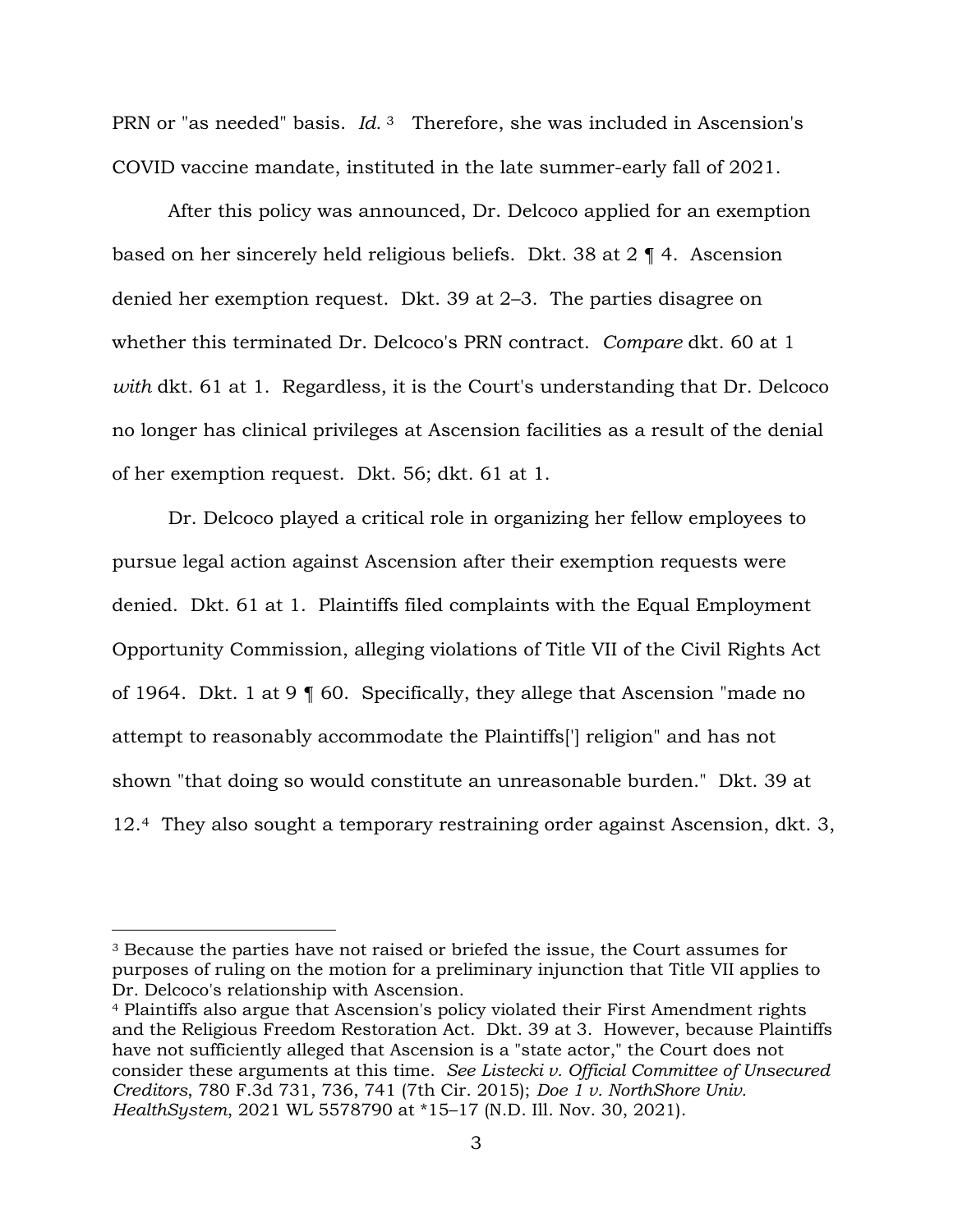dkt. 19, dkt. 21, which was denied on November 12, 2021. Dkt. 27. Plaintiffs then filed a motion for a preliminary injunction. Dkt. 38.

While most Plaintiffs have been reinstated or had already resigned, Dr. Delcoco's clinical privileges with Ascension have not been restored. Dkt. 56.

# **II. Applicable Law**

### **A. Preliminary injunction standard**

Injunctive relief is "an exercise of very far-reaching power, never to be indulged in except in a case clearly demanding it." *Cassell v. Snyders*, 990 F.3d 539, 544 (7th Cir. 2021) (citations and quotations omitted). To obtain such extraordinary relief, the party seeking the preliminary injunction carries the burden of persuasion by a clear showing. *See Mazurek v. Armstrong*, 520 U.S. 968, 972 (1997); *Dos Santos v. Columbus–Cuneo–Cabrini Med. Ctr.*, 684 F.2d 1346, 1349 (7th Cir. 1982).

Determining whether a preliminary injunction is appropriate under Federal Rule of Civil Procedure 65 involves a two-step inquiry, with a threshold phase and a balancing phase. *Whitaker v. Kenosha Unified Sch. Dist. No. 1 Bd. of Educ.*, 858 F.3d 1034, 1044 (7th Cir. 2017). At the threshold phase, the moving party must show that: (1) without the requested relief, it will suffer irreparable harm during the pendency of its action; (2) traditional legal remedies would be inadequate; and (3) it has "a reasonable likelihood of success on the merits." *Id.* "If the moving party cannot establish either of these prerequisites, a court's inquiry is over and the injunction must be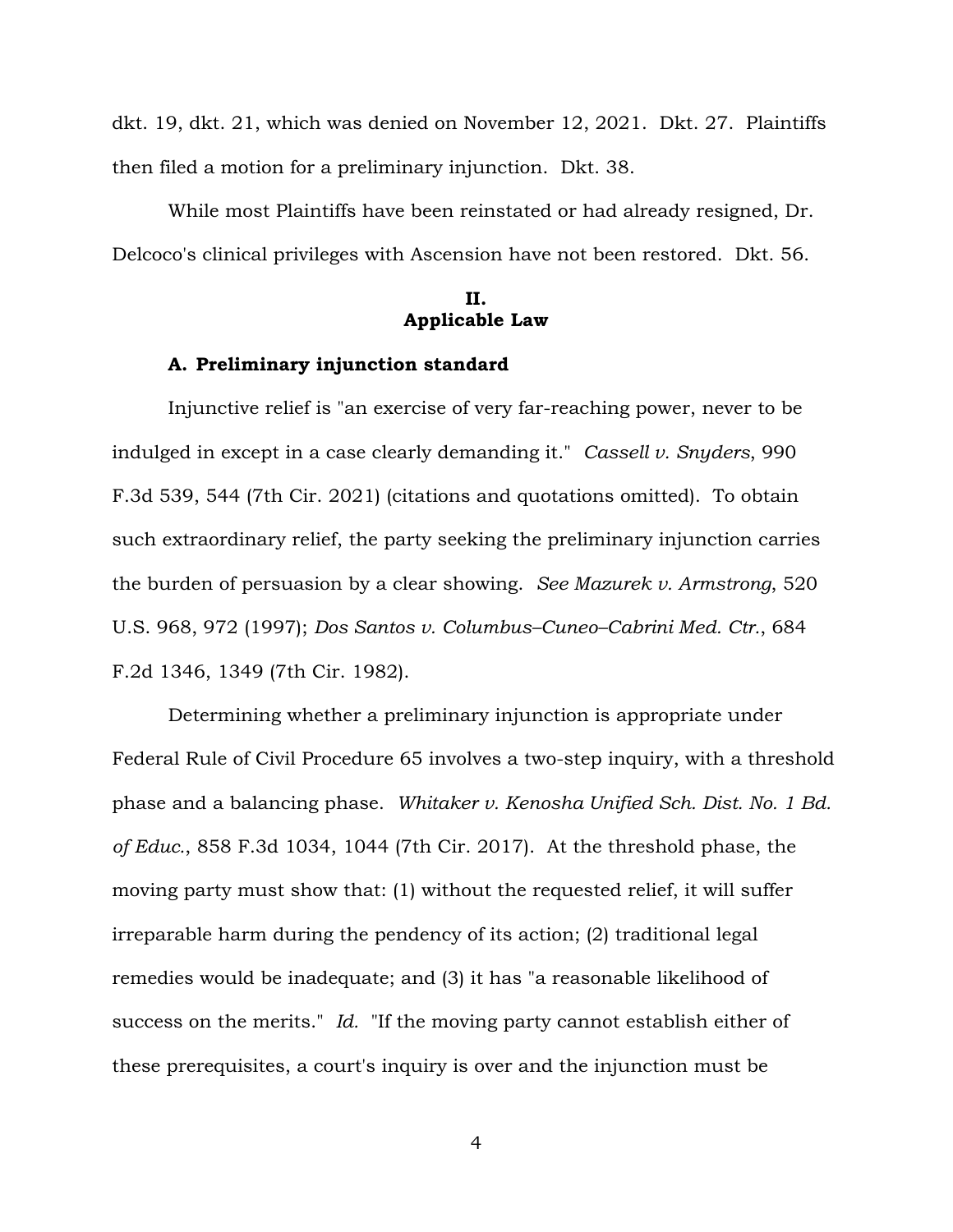denied." *Abbott Laboratories v. Mead Johnson & Co.*, 971 F.2d 6, 12 (7th Cir. 1992) (considering, as many courts do, elements 1 and 2 together).

If, however, the movant satisfies these requirements, the Court proceeds to the balancing phase, applying a "sliding scale" approach "to determine whether the balance of harm favors the moving party or whether the harm to other parties or the public sufficiently outweighs the movant's interests." *Whitaker*, 858 F.3d at 1044*; Mays v. Dart*, 974 F.3d 810, 818 (7th Cir. 2020).

### **A. Irreparable harm and sufficiency of remedies**

"Harm is irreparable if legal remedies are inadequate to cure it. [] Inadequate 'does not mean wholly ineffectual; rather, the remedy must be seriously deficient as compared to the harm suffered.'" *Life Spine, Inc. v. Aegis Spine, Inc.*, 8 F.4th 531, 545 (7th Cir. 2021) (citations omitted). The remedial scheme of Title VII, which is designed to make the plaintiff whole, includes a broad range of remedies available to a prevailing plaintiff. *Williams v. Pharmacia Inc.*, 137 F.3d 944, 952 (7th Cir. 1998) (citations omitted). The range of remedies includes backpay to compensate for lost income; reinstatement or front pay to mitigate future harm; compensatory damages; and punitive damages to punish, should the jury find that the employer engaged in a discriminatory practice with malice or deliberate indifference. Civil Rights Act of 1964, § 701 *et seq.*, as amended, 42 U.S.C. § 2000e-5(g)(1); 42 U.S.C. § 1981a(b)(1); *see generally Morris v. BNSF Railway Co.*, 969 F.3d 753, 767–68 (7th Cir. 2020) (discussing range of Title VII remedies); *Sambrano*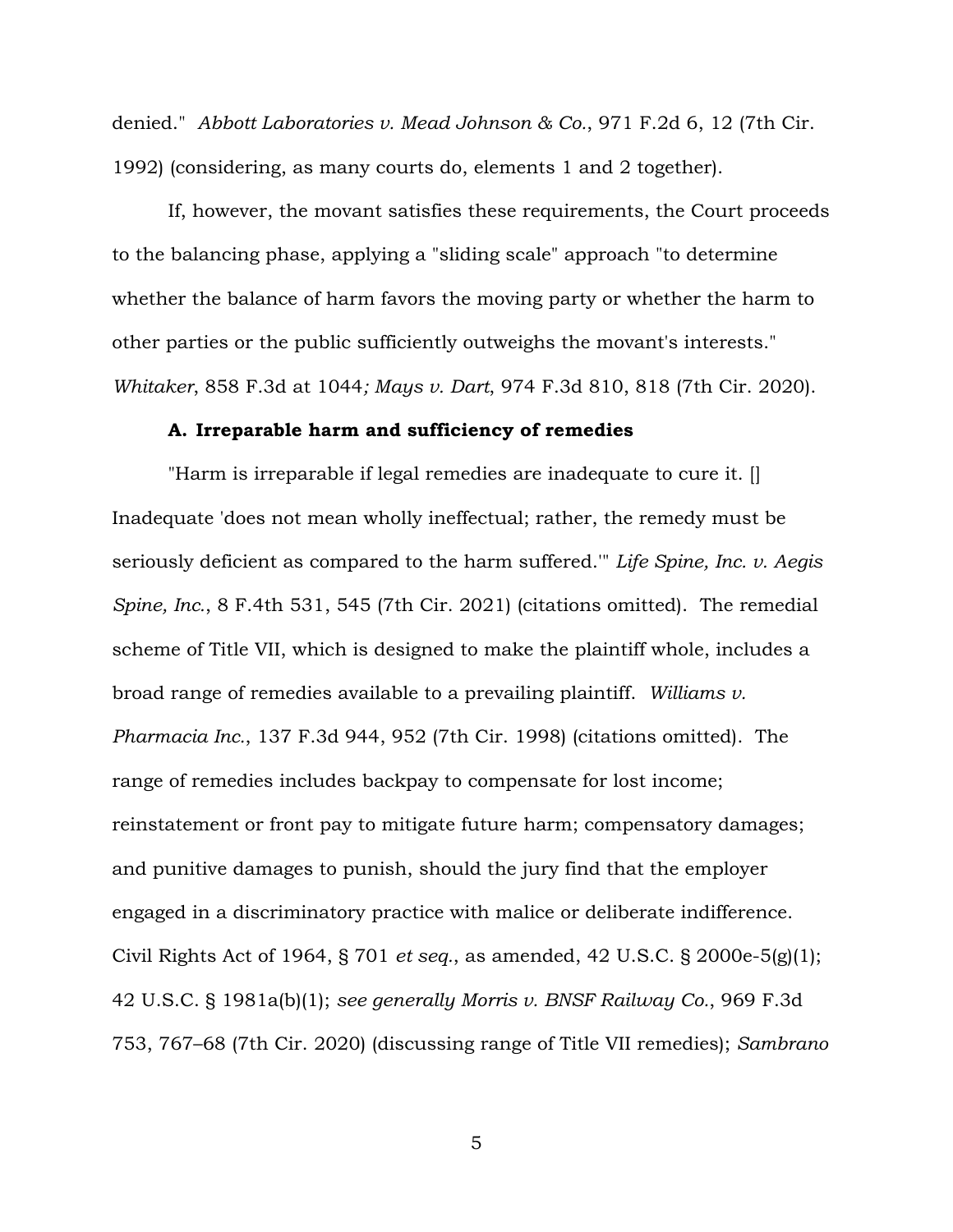*v. United Airlines, Inc.*, 2021 WL 5176691 at \*5–6 (N.D. Tex. Nov. 8, 2021) (discussing a court's "broad discretion" to craft relief under Title VII).

Ordinarily, "a permanent loss of employment, standing alone, does not equate to irreparable harm." *E. St. Louis Laborers' Local 100 v. Bellon Wrecking & Salvage Co.*, 414 F.3d 700, 704 (7th Cir. 2005); *see also Sampson v. Murray*, 415 U.S. 61, 92 (1974); *Bedrossian v. Nw. Mem'l Hosp.*, 409 F.3d 840, 845 (7th Cir. 2005); *Dos Santos*, 684 F.2d at 1349. The possibility of reinstatement or backpay at the end of litigation is usually enough to show that preliminary injunctive relief is unnecessary. *See e.g.*, *Sampson*, 415 U.S. at 90; *Shegog v. Board of Educ. of City of Chicago*, 194 F.3d 836, 839 (7th Cir. 1999).

When a plaintiff prevails on an employment discrimination claim under Title VII, backpay is presumed to be appropriate and reinstatement to the plaintiff's former position is the "preferred remedy." *Morris*, 969 F.3d at 767– 68. If reinstatement is impractical, then front pay may be awarded "to put [the plaintiff] in the identical financial position that he would have occupied had he been reinstated." *Id.* at 768 (citation omitted). Separately, compensatory damages may be awarded for "future pecuniary losses, emotional pain, suffering, inconvenience, mental anguish, loss of enjoyment of life, and other nonpecuniary losses." 42 U.S.C. § 1981a(b)(3).

Nonpecuniary loss may include injury to character, reputation, and professional standing. *Williams*, 137 F.3d at 952. Additionally, "[l]ost future earning capacity is a nonpecuniary injury for which plaintiffs may be compensated under Title VII." *Id.* at 953 (explaining that front pay award and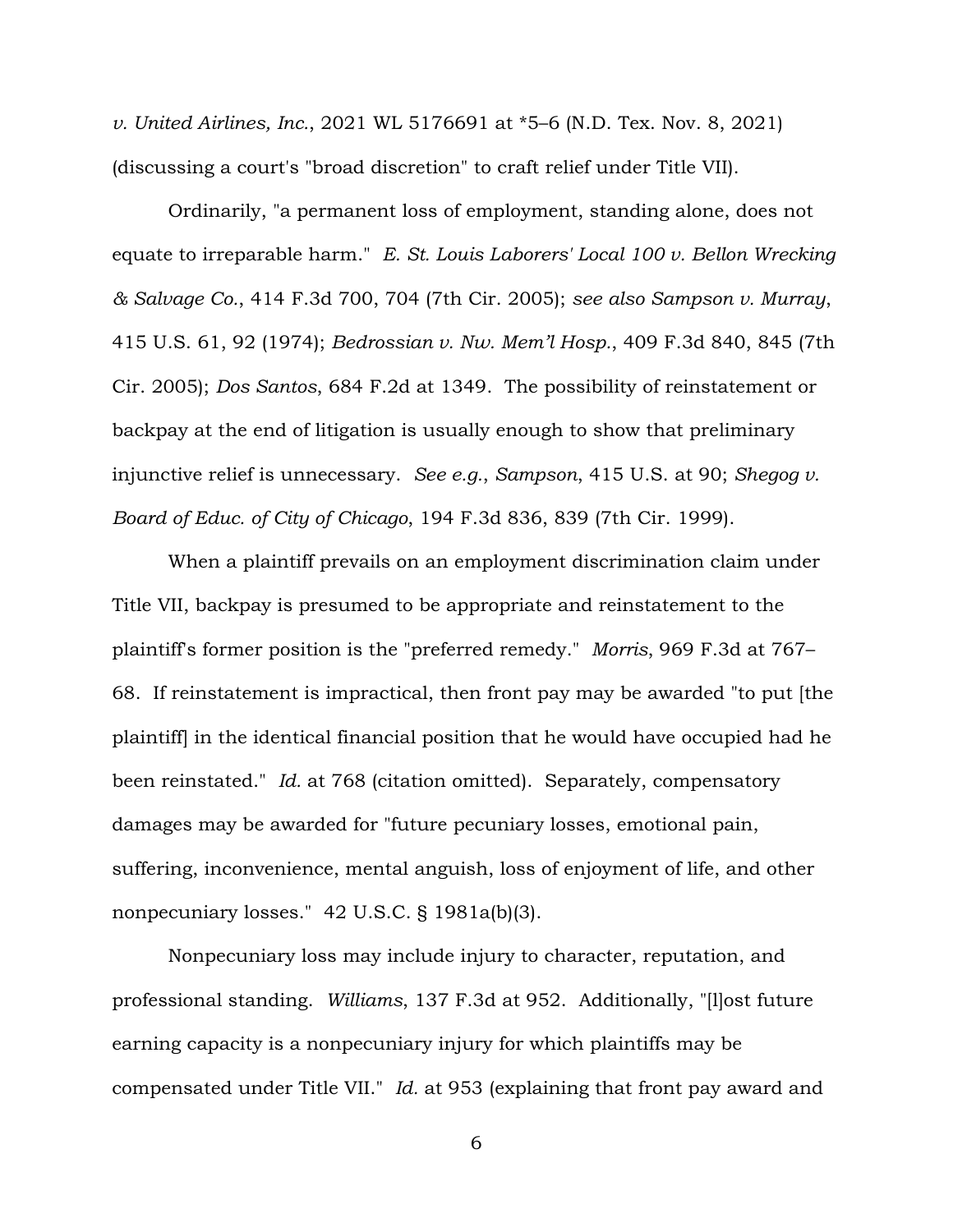compensatory damages for future lost earnings are distinct and compensate the plaintiff for different injuries).

Regardless of the exact damages or relief sought, the harm complained of must be concrete; "speculative injuries do not justify" the extraordinary remedy of injunctive relief. *E. St. Louis*, 414 F.3d at 704.

# **III. Analysis**

Plaintiffs allege that Ascension "refused to consider the validity of the Plaintiffs['] request or evaluate the sincerity of their religious beliefs," and instead denied each religious exemption request with an identical, rote response. Dkt. 39 at 3. Dr. Delcoco further contends that, as a leader of the group of plaintiff-employees, she was targeted and retaliated against by Ascension. Dkt. 61 at 1–2. While these allegations of hostility to religion are extremely serious, Dr. Delcoco must "demonstrate" by a clear showing, "that the irreparable injury is *likely* in the absence of an injunction." *Winter v. Nat. Res. Def. Council*, 555 U.S. 7, 22 (2008) (emphasis in original); *see also E. St. Louis*, 414 F.3d at 704; *Dos Santos*, 684 F.2d at 1349. The Seventh Circuit has cautioned district courts that "[i]nterlocutory reinstatement in employment cases should be rare, if that remedy is ever appropriate." *Shegog*, 194 F.3d [at](http://scholar.google.com/scholar?q=194%2Bf.3d%2B%2B836&btnG&hl=en&as_sdt=6)  [839.](http://scholar.google.com/scholar?q=194%2Bf.3d%2B%2B836&btnG&hl=en&as_sdt=6)

As a preliminary matter, Dr. Delcoco has not submitted evidence in support of her claim. Plaintiffs' complaint, dkt. 1, is verified by several Plaintiffs, dkts. 1-1 through 1-9, but it is not verified by Dr. Delcoco. The Court could deny the motion for preliminary injunction on this basis alone.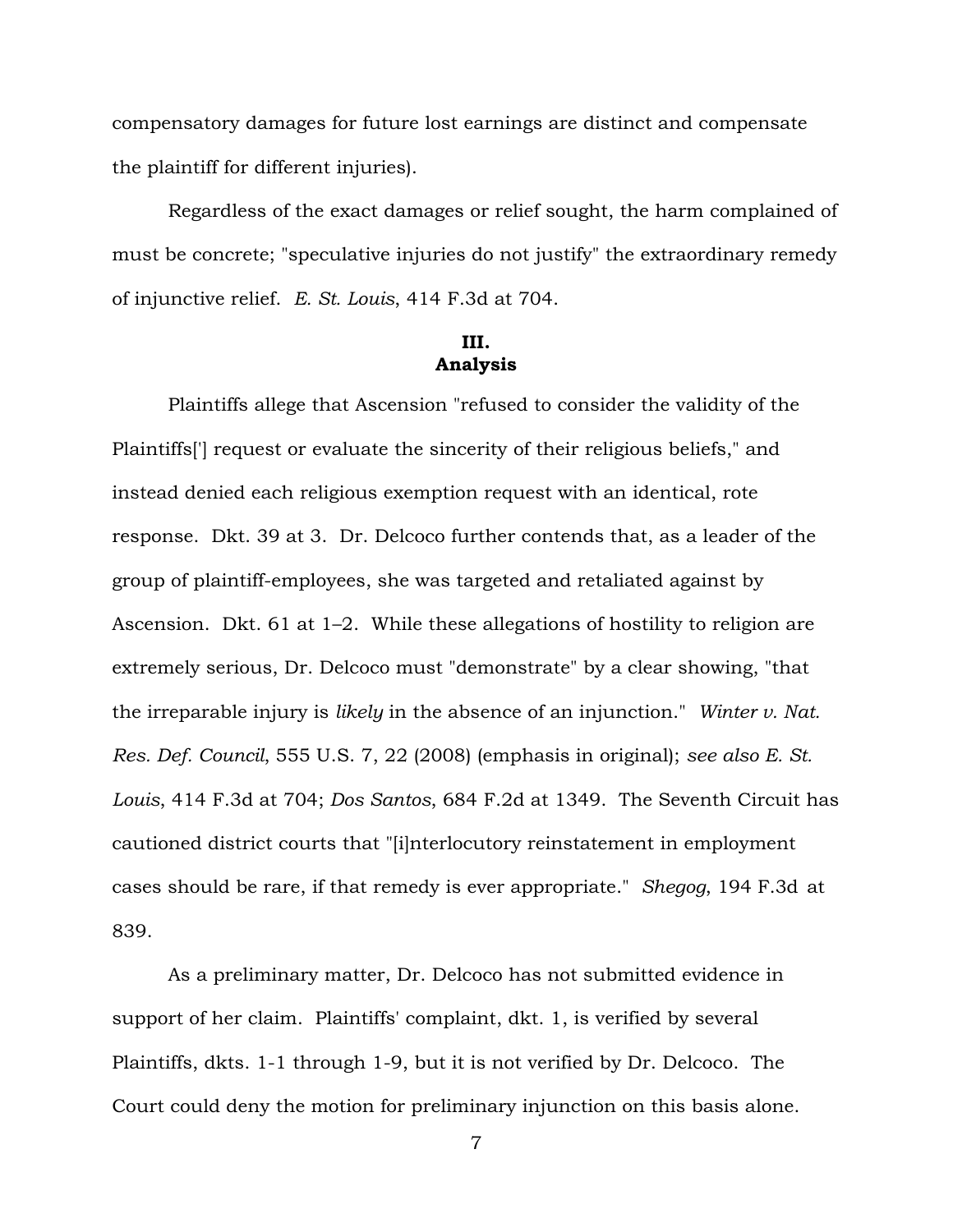*Mazurek*, 520 U.S. at 972. But for efficiency, the Court will assume that Dr. Delcoco could verify the allegations of general harm that are set forth in the complaint, as well as the allegations of particularized harm that are set forth in the briefing, dkt. 38 at 2, and evaluate the motion for preliminary injunction on the merits.

## **A. Generalized Harms**

The only evidence in the record relating to irreparable harm are Paragraphs 76 and 77 of Plaintiffs' verified complaint. Dkt. 1 at 11 ¶¶ 76–77. There, Plaintiffs allege that they "have and will [suffer] irreparable harm which includes loss of employment, status, prestige, lost wages, lost seniority, future employment, and other monetary and nonmonetary damages," *id.* at ¶ 76, and "will also suffer irreparable [harm] by the loss of their religious liberty if they take the vaccine or loss of employment if they do not." *Id.* at ¶ 77.

Regarding the first set of alleged harms, the law is clear that financial hardship associated with employment termination and other "external factors common to most discharged employees" cannot support a finding of irreparable harm, "however severely they may affect a particular individual." *Sampson*, 415 U.S. at 92 n.68 ("insufficiency of savings or difficulties in immediately obtaining other employment . . . will not support a finding of irreparable injury"); *see Hetreed v. Allstate Ins. Co.*, 135 F.3d 1155, 1158 (7th Cir. 1998) ("Loss of face and reputation" are not irreparable harm); *Roth v. Lutheran General Hosp.*, 57 F.3d 1446, 1460 (7th Cir. 1995) ("loss of professional association" does not amount to irreparable injury); *Dos Santos*, 684 F.2d at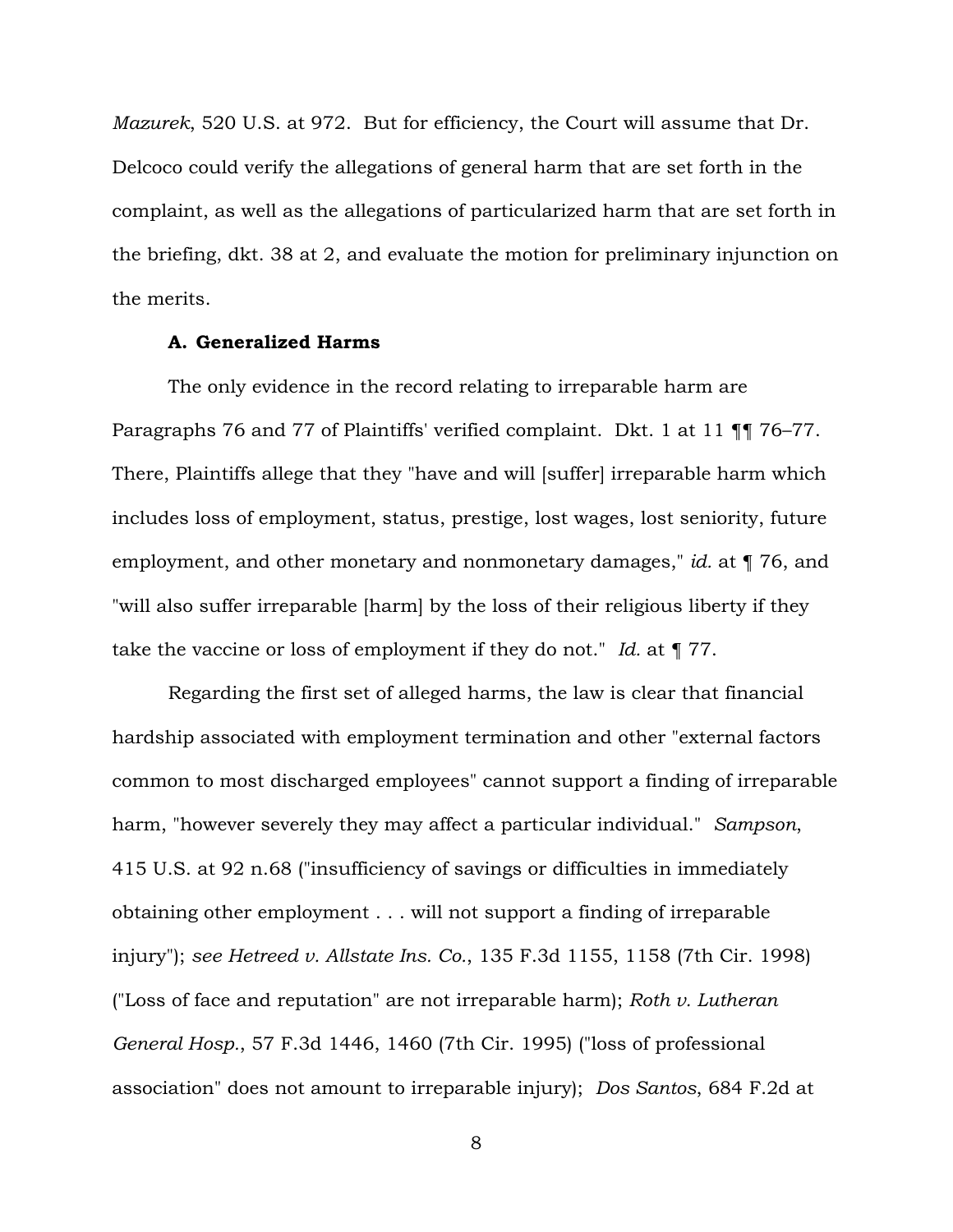1349 (finding that plaintiff's allegations that she "will be stigmatized in the medical community, her professional competence will be questioned, her prospects for future employment will be diminished, and she will be deprived of valuable experience in the practice of anesthesiology" did not constitute irreparable injury).

Moreover, Dr. Delcoco has not shown how these harms would affect her beyond the disruption felt by any discharged employee. She has designated no evidence to suggest that her loss of clinical privileges at Ascension facilities will have any impact on her reputation, work history, future employment, status, or prestige, or that it will result in loss of professional relationships. Similarly, as the owner of her medical practice, Dr. Delcoco's loss of clinical privileges at Ascension would not have any effect on her seniority. Last, even if Dr. Delcoco were a typical, salaried physician with Ascension, the Seventh Circuit has been clear that, even when faced with termination, "physicians are awarded no special treatment under *Sampson*." *Bedrossian*, 409 F.3d at 846.

Plaintiffs' second category of alleged irreparable harm is premised on irreparable "loss of their religious liberty if they take the vaccine or loss of employment if they do not." Dkt. 1 at ¶ 77; Dkt. 39 at 4–5. Ascension responds that "[n]o one is forcing Plaintiffs to take a vaccine or breach their religious beliefs." Dkt. 48 at 8. Therefore, Ascension urges this Court to adopt the reasoning of other courts that have held similar claims do not amount to irreparable harm because Dr. Delcoco can be compensated for any wrongful revocation of her privileges through traditional remedies at the end of litigation.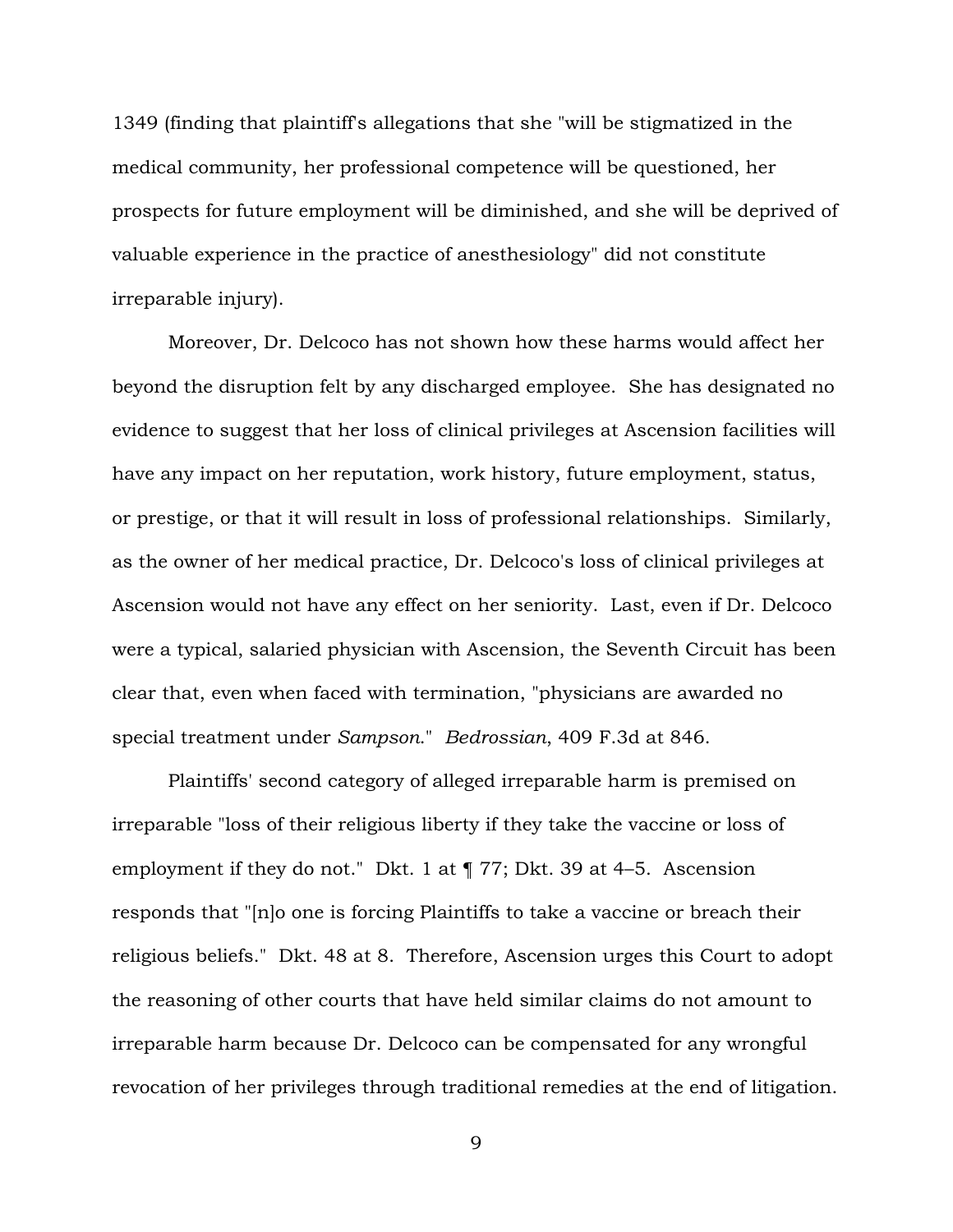*Id.* at 9; *see, e.g.*, *Doe 1*, 2021 WL 5578790 at \*17 (Slip Copy N.D. Ill. Nov. 30, 2021) ("To be sure, Plaintiffs are statutorily protected 'from employers' attempts to discriminate or retaliate against these employees for living out their religious convictions.' But that difficulty 'does not demonstrate irreparable harm.'") (citations omitted); *Sambrano et. al. v. United Airlines, Inc.*, 2021 WL 5176691 at \*4–5 (N.D. Tex. Nov. 8, 2021) (recognizing that "United's employees claimed they faced an impossible choice: get the vaccine or endure unpaid leave," but finding that the result of this choice is not irreparable harm); *Beckerich v. St. Elizabeth Med. Ctr.*, No. 2:21-cv-105, 2021 WL 4398027 at \*3 (E.D.K.Y. Sep. 24, 2021) (noting that "no Plaintiff in this case is being forcibly vaccinated. . . these Plaintiffs are choosing whether to comply with a condition of employment, or to deal with the potential consequences of that choice.") (reconsideration denied).

The allegations of hostility toward or disregard of religion are not taken lightly. However, "[r]einstatement pending a trial on the merits, even in cases of race or sex discrimination, is an extraordinary remedy permissible only upon a substantial showing of irreparable injury." *E.E.O.C. v. City of Janesville*, 630 F.2d 1254, 1259 (7th Cir. 1980). Moreover, the remedies provided by Title VII are designed expressly to make such wrongfully terminated plaintiffs whole. *Williams*, 137 F.3d at 952.

## **B. Particularized Harm**

The only claim of irreparable harm specific to Dr. Delcoco was raised in the motion for preliminary injunction. Dkt. 38 at 4 ¶¶ 18–19. There, Dr.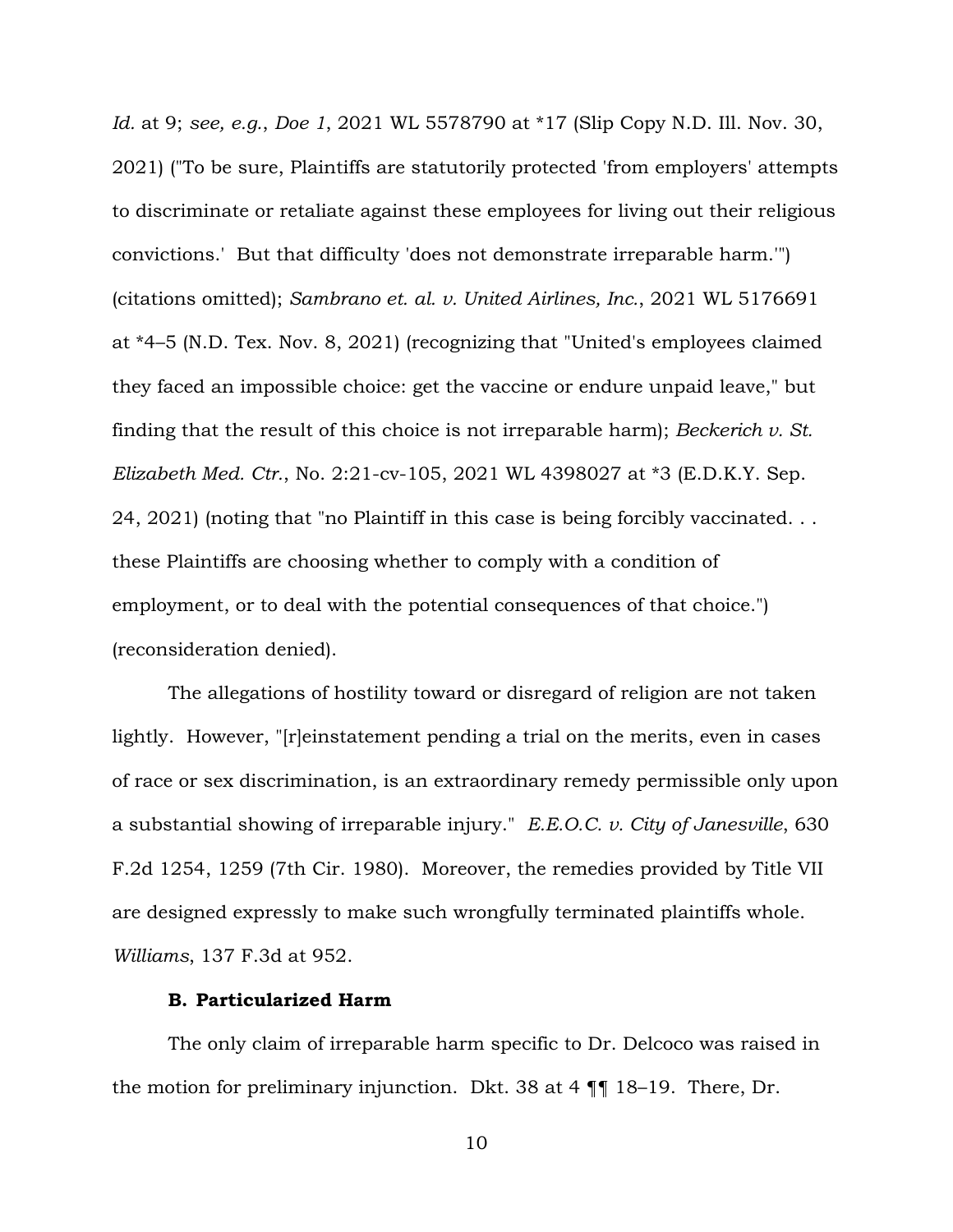Delcoco claims, without evidentiary support, that she has "31 pregnant patients" relying on her to deliver their babies, and that her "oral and written contracts" with those patients are "violated and breached by the actions of" Ascension. *Id.* at ¶ 18. She asserts that "[s]ignificant case law exists calling mere breach of contract an irreparable harm." *Id.* at ¶ 19. However, Dr. Delcoco did not cite any authority supporting this argument. Dkt. 38; dkt. 39; dkt. 51. Additionally, she has not shown that these patients cannot deliver their babies with her at another facility or without her at an Ascension facility. Therefore, this argument does not support a finding of irreparable harm.

\* \* \*

The Court cannot ignore the wide range of equitable and legal remedies available to Dr. Delcoco in the future if she prevails. The possibility that adequate compensatory or other corrective relief will be available in the ordinary course of litigation, "weighs heavily against a claim of irreparable harm." *Sampson*, [415 U.S. at 90](http://scholar.google.com/scholar?q=415%2Bu.s.%2B61&btnG&hl=en&as_sdt=6) (quotation omitted); *Abbott*, [971](http://scholar.google.com/scholar?q=971%2Bf.2d%2B6&btnG&hl=en&as_sdt=6) [F.2d at 12](http://scholar.google.com/scholar?q=971%2Bf.2d%2B6&btnG&hl=en&as_sdt=6) (treating irreparable harm and sufficiency of available remedies as one factor).

Under the totality of circumstances, Dr. Delcoco has failed to make a "clear showing" of irreparable injury or establish an insufficiency of remedies that would justify the extraordinary relief she seeks pending outcome of this litigation. Absent this showing, the injunction must be denied, *Abbott*, 971 F.2d at 12, so the Court does not reach the questions of likelihood of success on the merits or the balancing of harms.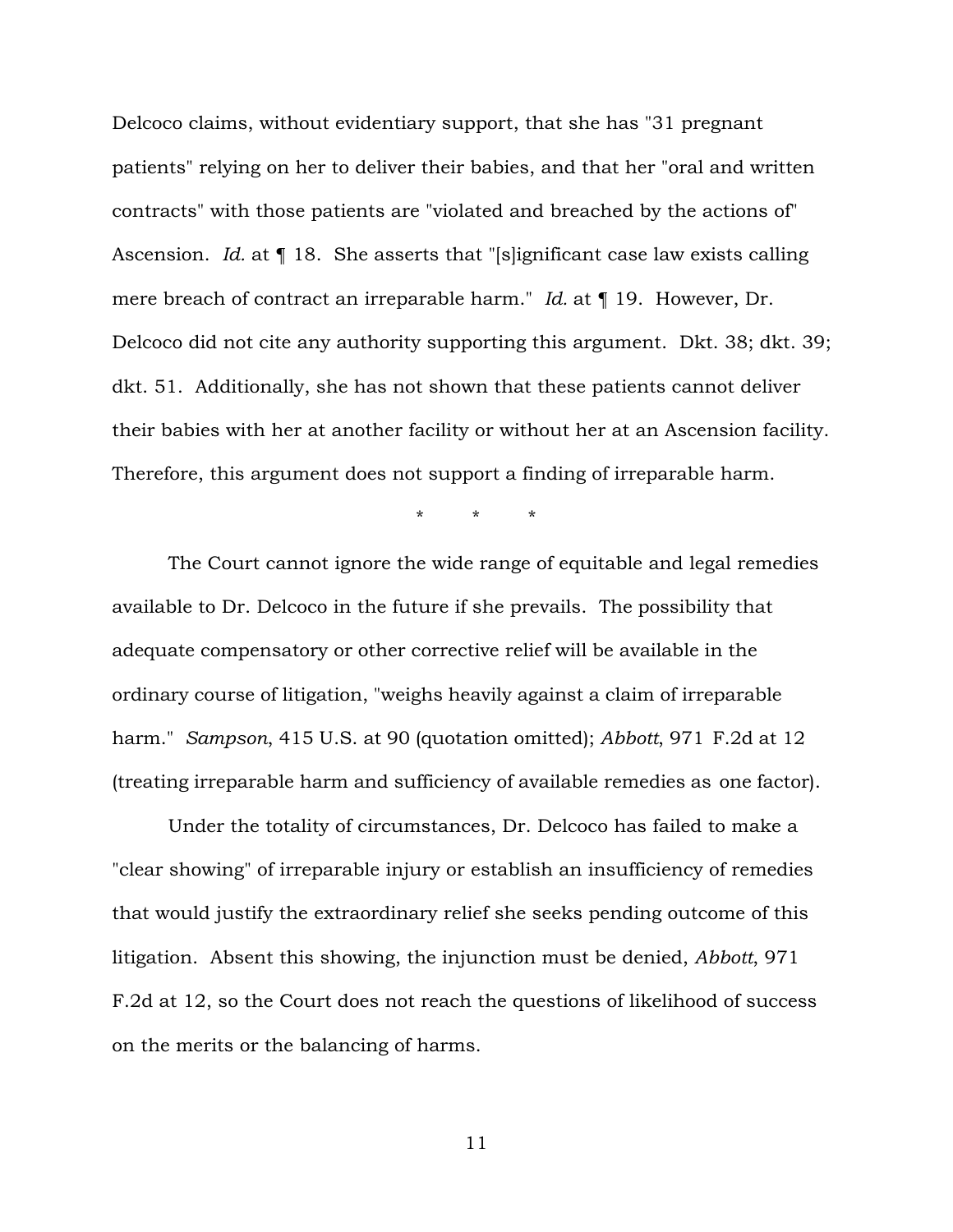Plaintiffs also assert an independent claim against the Secretary of Labor in relation to the Occupational Health and Safety Administration's COVID vaccine mandate. Dkt. 1 at 9-10  $\P\P$  61-65 ("First Cause of Action"). However, the arguments in the motion for preliminary injunction, dkt. 38, brief in support, dkt. 39, the reply brief, dkt. 51, relate solely to Ascension's actions, so the Court does not address the claim against Secretary Walsh at this time.

### **IV. Conclusion**

Plaintiffs' motion for preliminary injunction, Dkt. [38], is **denied.**  Plaintiffs' request for an evidentiary hearing on imposition of a permanent injunction is **denied without prejudice**. Magistrate Judge Garcia is asked to conduct a status conference to enter an expedited case management plan.

### **SO ORDERED.**

Date: 1/7/2022

James Patrick Hanlon

James Patrick Hanlon United States District Judge Southern District of Indiana

Distribution:

Eric C. Bohnet ATTORNEY AT LAW ebohnet@gmail.com

Brian L. McDermott JACKSON LEWIS PC (Indianapolis)